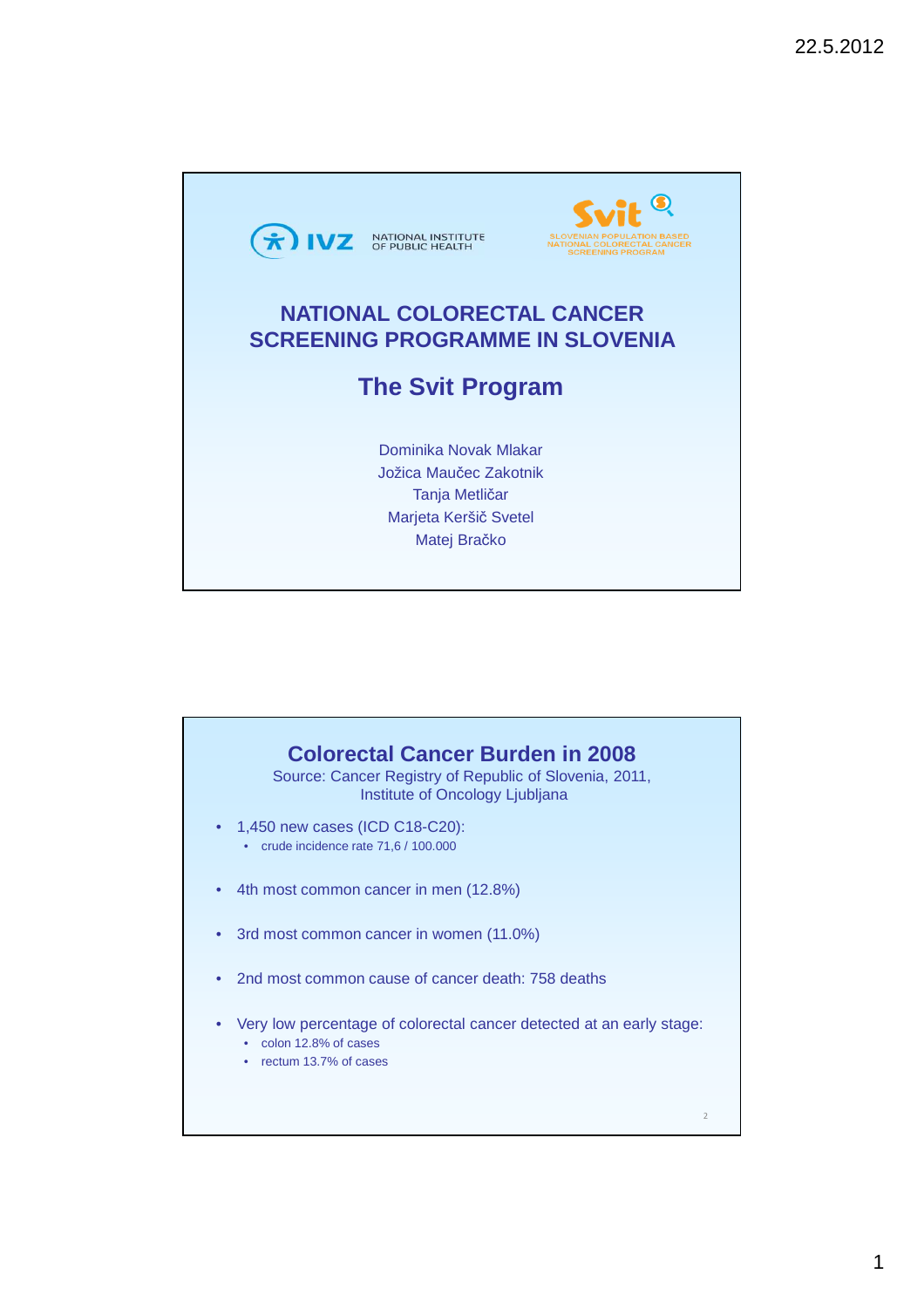### **The Survival Rates of Colorectal Cancer Patients**

Source: Survival of cancer patients 2001-2005, Cancer Registry of the Republic of Slovenia, 2009, Institute of Oncology, Ljubljana

| <b>Stage of colorectal cancer</b> | <b>Colon</b> | <b>Rectum</b> |
|-----------------------------------|--------------|---------------|
| Stage I, II                       | 95%          | 90%           |
| Stage III                         | 72%          | 60%           |
| Stage IV                          | 8%           | 8%            |
| All stages                        | 58%          | 52%           |

• The 5-year relative survival rate of colorectal cancer patients is increasing thanks to improved treatment

- The cancer stage on diagnosis remains unchanged
- The mortality rate in colorectal cancer patients remains high compared to the European average

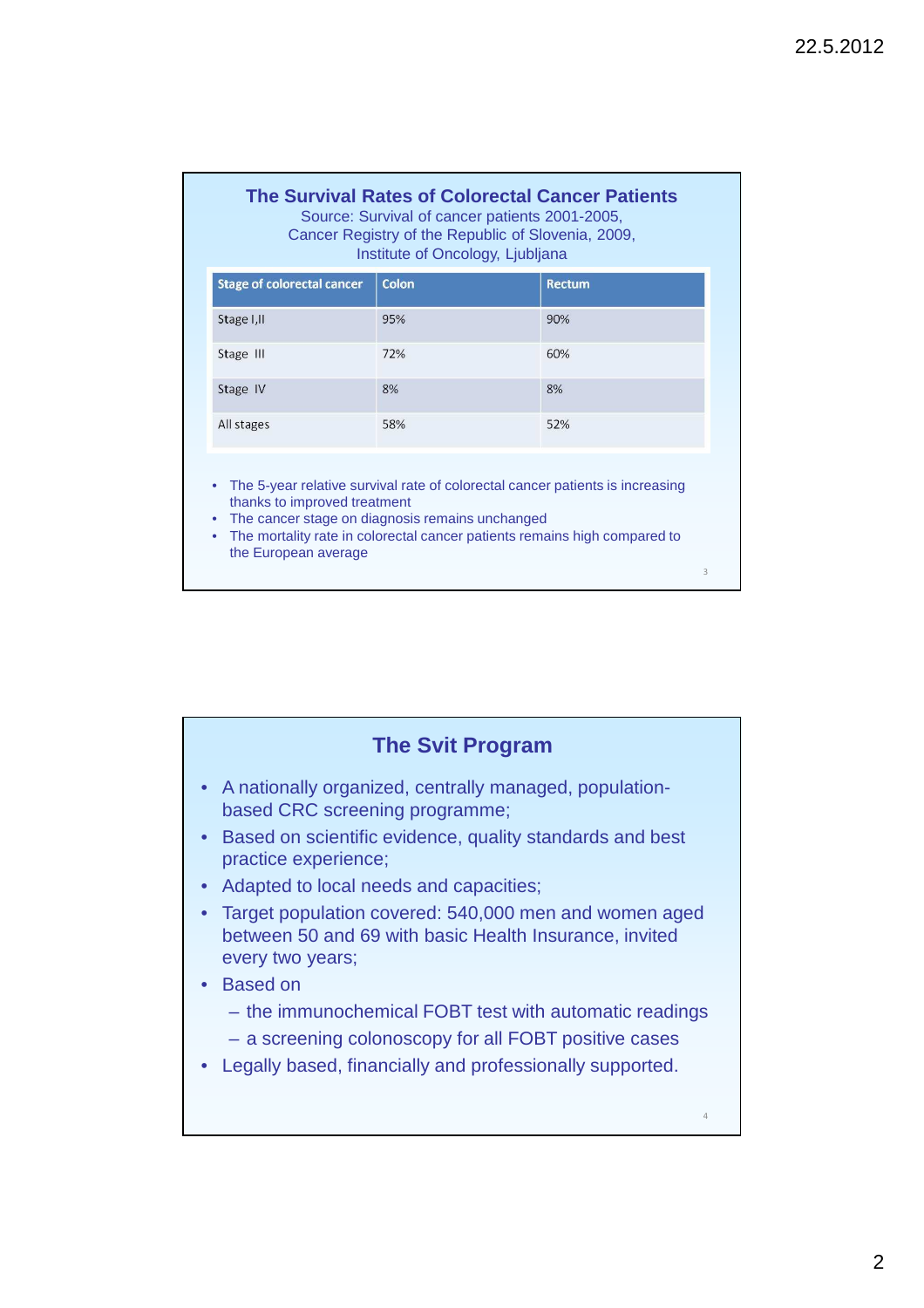

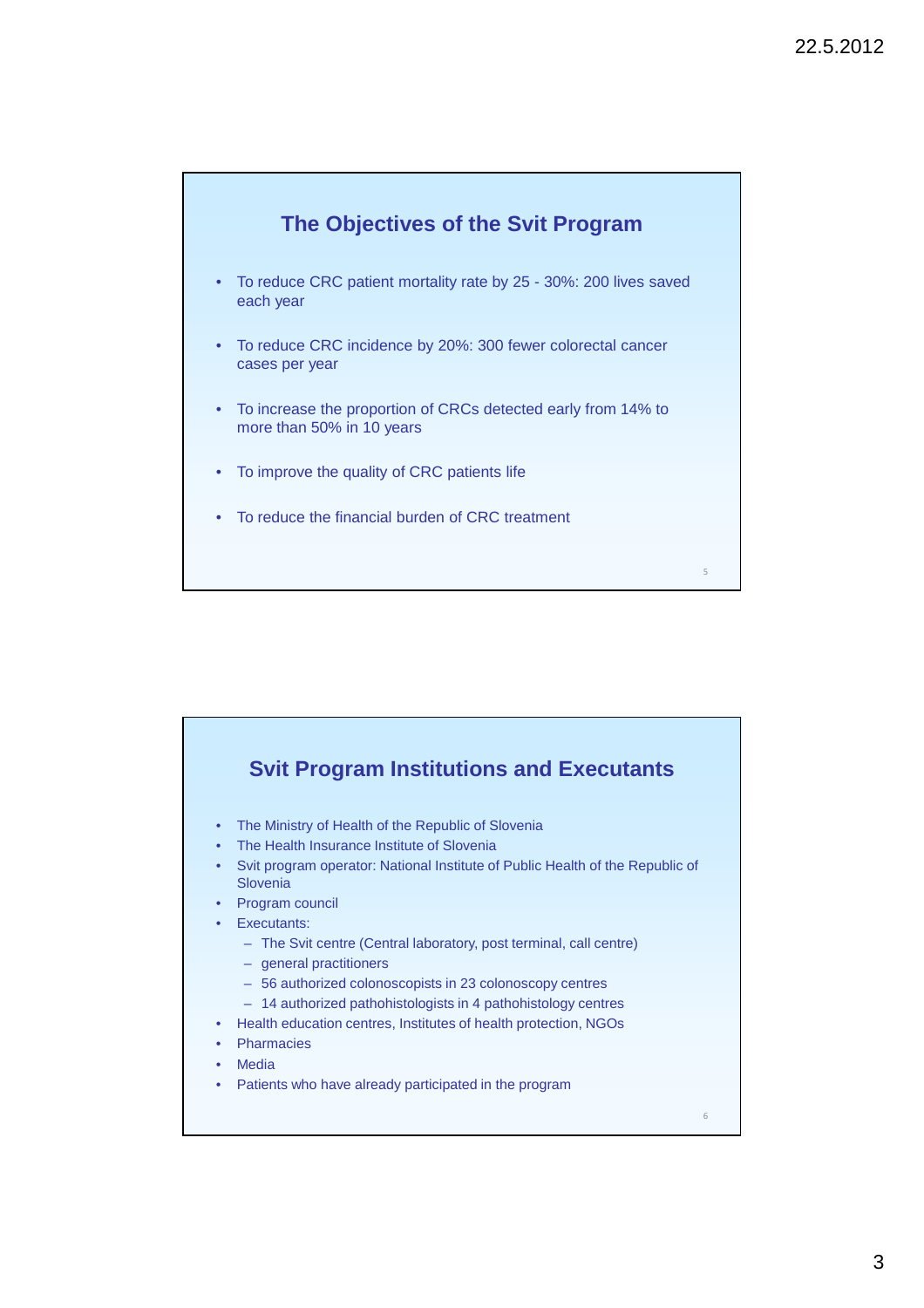## **The Svit Program is Designed as a User-Friendly**

- Personal invitations, reminders and information about all the procedures are provided to all participants; the process is usercentered
- There are short waiting times for all procedures
- A special emphasis on communication (a personal counseling call centre)
- Monitoring responses; sending re-invitations and reminders, personal conversations, strategies for encouragement
- **Accessibility**
- The program is free for all participants
- A user-friendly colon cleansing procedure prior to colonoscopy (Moviprep)
- People with special needs: special attention

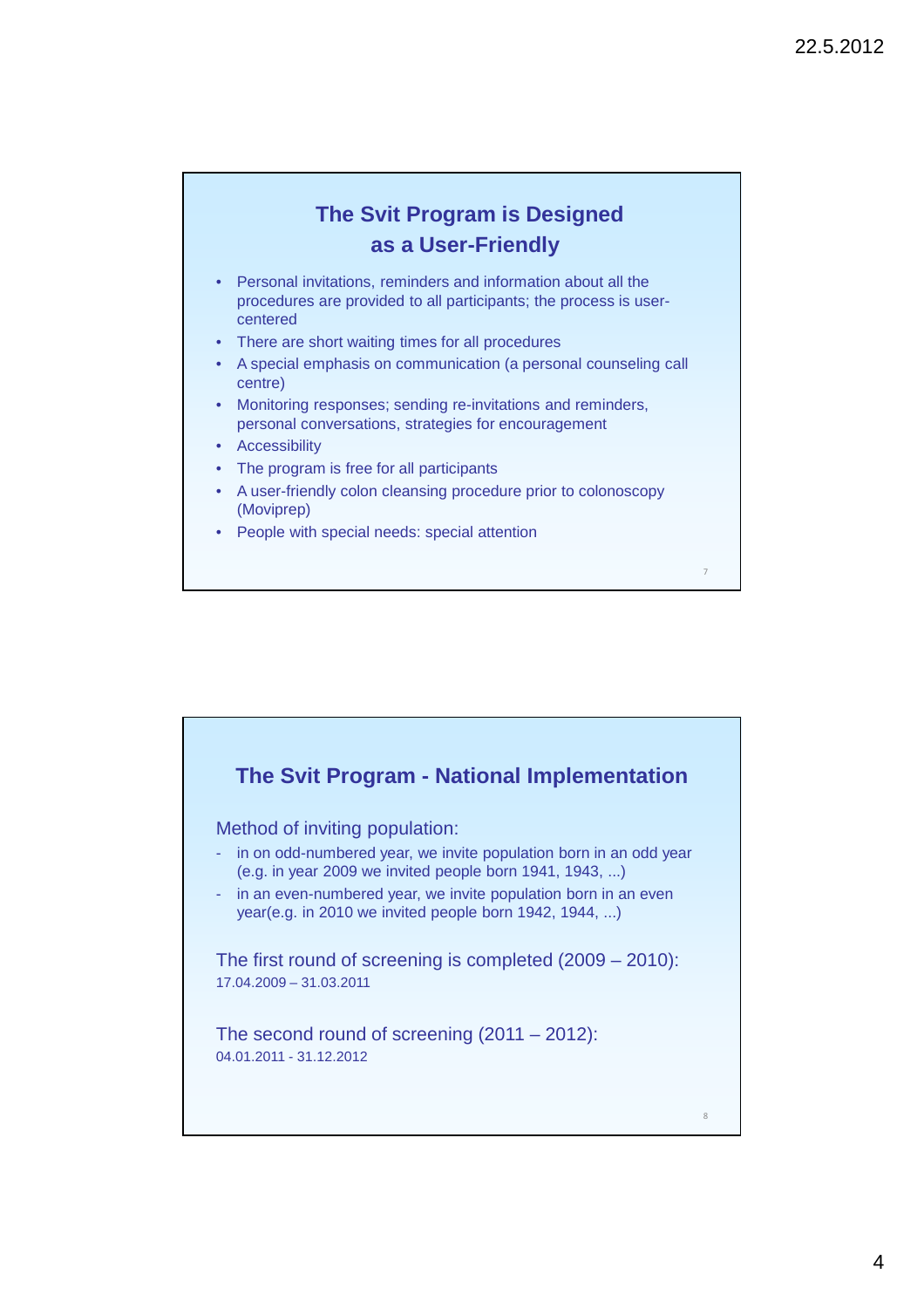

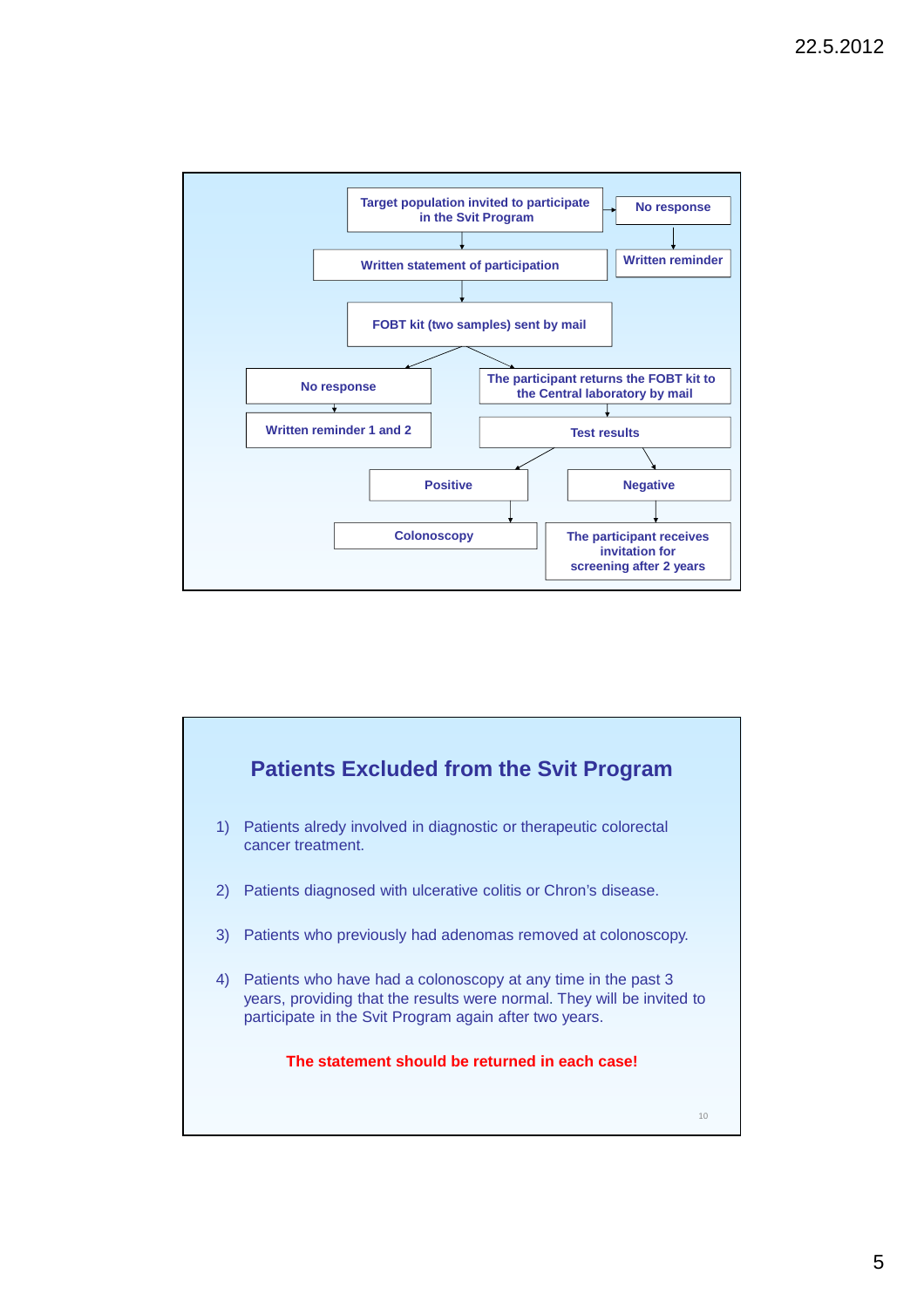

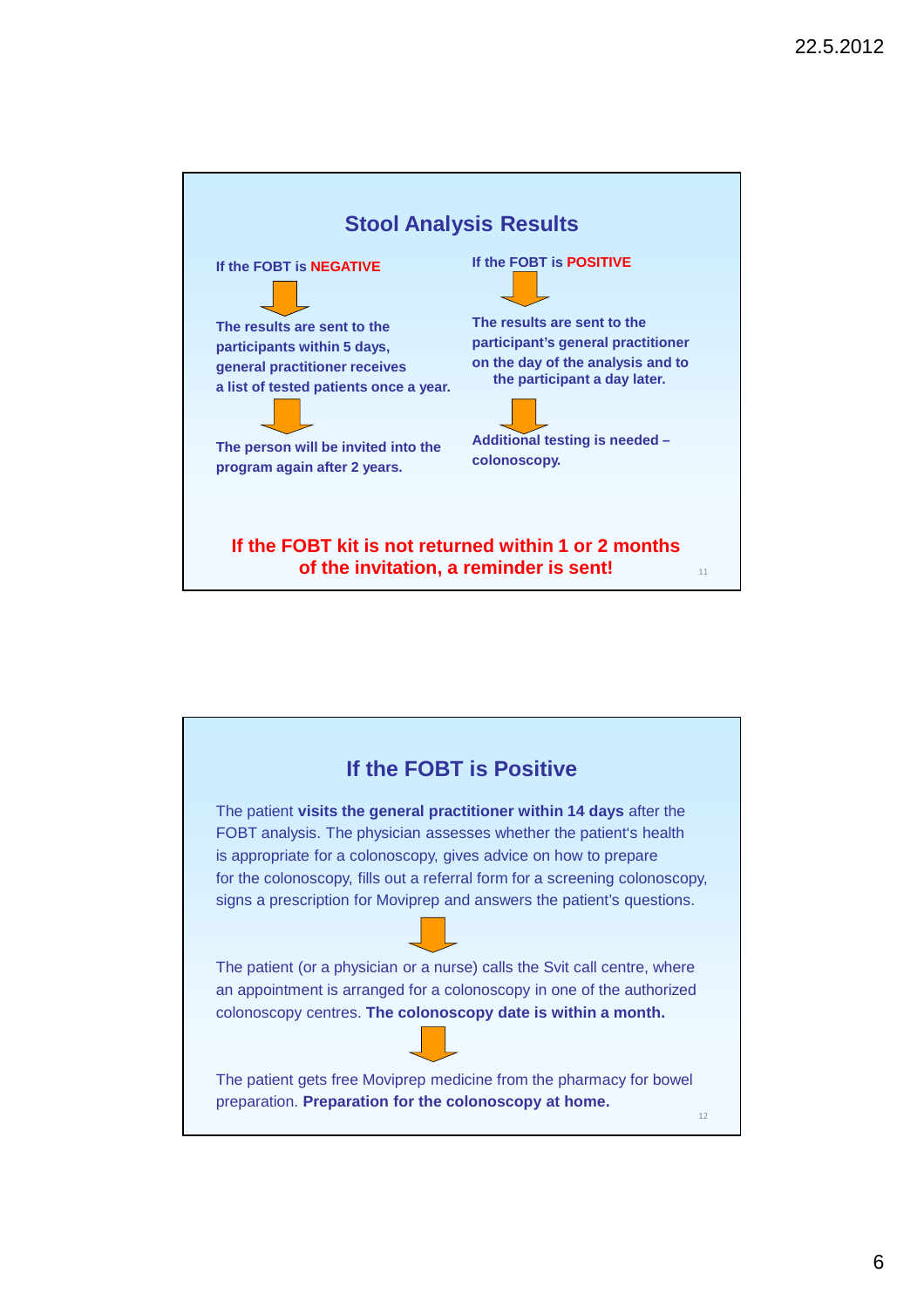### **Care for Quality**

- Entering data into the unified information system: central unit, colonoscopists, pathohistologists
- Unified education for colonoscopists and pathohistologists
	- supervision for one to two years
- Anonymous post-colonoscopy questionnaire on patient experience
- The active role of the general practitioners:
	- unified preparation of patients with a positive FOBT for the colonoscopy
	- feedback on the patients' participation in the program
	- the active involvement of non-responders in the program
- A network of info points in all health care centers
- Community nursing staff support the active involvement of nonresponders

13

### **Response to Invitations Sent in the First Round (period from17.4.2009 to 31.3.2011)**

| <b>Invitation sent</b>                                                                      | 536,636 (95.43%)                      |
|---------------------------------------------------------------------------------------------|---------------------------------------|
| <b>Invitation received</b>                                                                  | 532,954 (99.31%)                      |
| Signed statement of participation in the program<br>returned (response to invitations sent) | 300,659 (56.41%)                      |
| <b>Exclusion criteria</b>                                                                   | 36,361 (12.09%)                       |
| <b>Participation refused</b>                                                                | 1,361 (0.26%)                         |
| FOBT kits for collecting stool samples sent                                                 | 263,683 (87.97%)                      |
| <b>Screened</b>                                                                             | 245,107 (49.36%)                      |
| - adequately tested                                                                         | 243,028<br>$(a)$ 92.17%<br>(b) 99.15% |
| • positive FOBT                                                                             | 15,113 (6.22%)                        |
| • negative FOBT                                                                             | 227,915 (93.78%)                      |
| - inadequate FOBT                                                                           | 2,079 (0.85%)                         |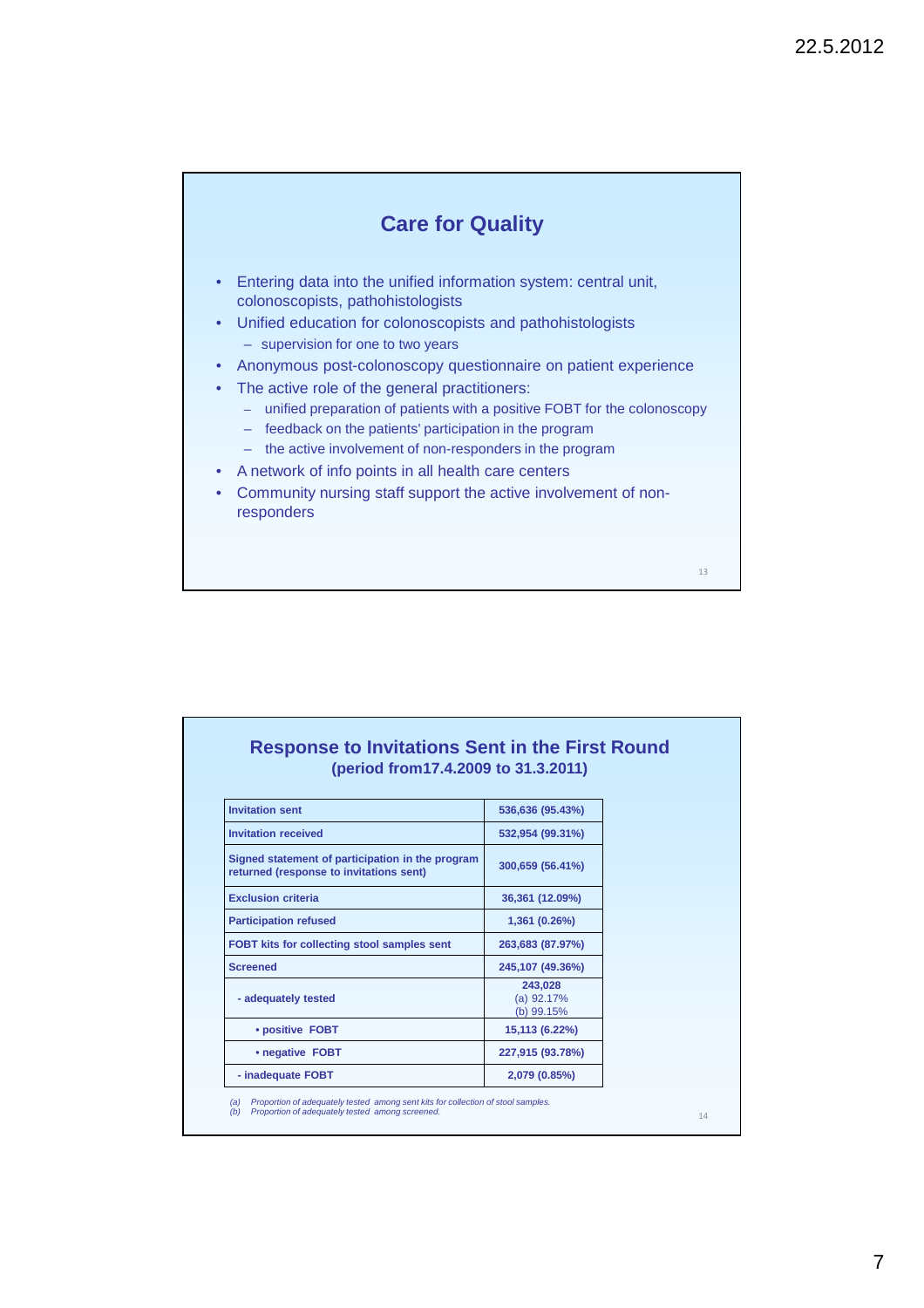| <b>Health regions</b> | $1.1. - 30.6.2010$ | $1.7. - 31.12.2010$ | $1.1 - 30.62011$ | $1.7. - 31.12.2011$ |
|-----------------------|--------------------|---------------------|------------------|---------------------|
| <b>Celje</b>          | 53.04%             | 62.43%              | 63.22%           | 52.81%              |
| <b>Koper</b>          | 49.99%             | 62.79%              | 61.40%           | 48.08%              |
| Kranj                 | 57.84%             | 68.51%              | 67.44%           | 54.56%              |
| Ljubljana             | 57.29%             | 66.91%              | 67.60%           | 54.04%              |
| <b>Maribor</b>        | 47.97%             | 60.48%              | 66.27%           | 50.10%              |
| <b>Murska Sobota</b>  | 47.44%             | 57.39%              | 63.57%           | 47.93%              |
| <b>Nova Gorica</b>    | 57.28%             | 69.36%              | 66.65%           | 53.03%              |
| Novo mesto            | 57.26%             | 68.05%              | 65.33%           | 55.49%              |
| Ravne na Koroškem     | 55.08%             | 64.61%              | 67.59%           | 52.42%              |
| <b>SLOVENIA</b>       | 53.93%             | 64.58%              | 65.79%           | 52.40%              |

#### **Colonoscopies Performed in the First Round (period from 17.4.2009 to 31.3.2011)**

| <b>Colonoscopy</b><br>procedures | <b>Men</b> | <b>Women</b> | <b>Total</b>   |
|----------------------------------|------------|--------------|----------------|
| <b>Screening</b>                 | 4,182      | 4,292        | 8,474 (60.84%) |
| Therapeutic*                     | 3,445      | 1,701        | 5,146 (36.95%) |
| Incomplete                       | 137        | 171          | 308 (2.21%)    |
| <b>Total</b>                     | 7,764      | 6,164        | 13,928         |

\*lesion *≥* 10 mm

8

16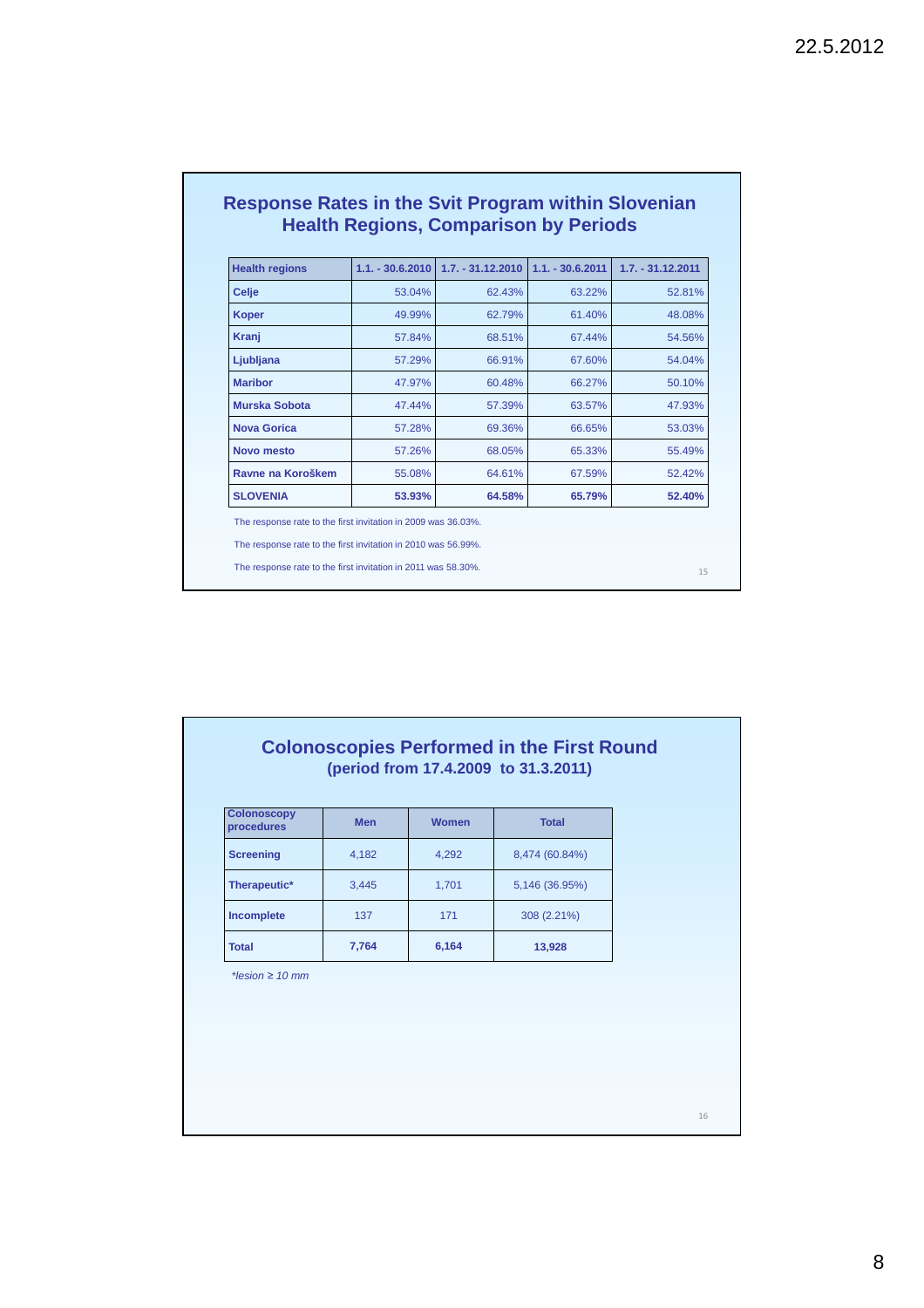| The Svit Program Findings – First Round                               |      |       |    |  |  |  |
|-----------------------------------------------------------------------|------|-------|----|--|--|--|
| The (worst) pathological findings in patients who had<br>colonoscopy: |      |       |    |  |  |  |
| carcinoma<br>$\bullet$                                                | 726  | 5.3%  |    |  |  |  |
| suspicious for carcinoma<br>$\bullet$                                 | 57   | 0.7%  |    |  |  |  |
| advanced adenoma<br>$\bullet$                                         | 5145 | 37.8% |    |  |  |  |
| non-advanced adenoma<br>$\bullet$                                     | 1563 | 11.5% |    |  |  |  |
| non-neoplastic polyp<br>$\bullet$                                     | 765  | 5.6%  |    |  |  |  |
| other non-neoplastic<br>$\bullet$                                     | 533  | 3.9%  |    |  |  |  |
| unknown<br>$\bullet$                                                  | 95   | 0.7%  |    |  |  |  |
| no histology<br>۰                                                     | 4724 | 34.7% |    |  |  |  |
|                                                                       |      |       | 17 |  |  |  |

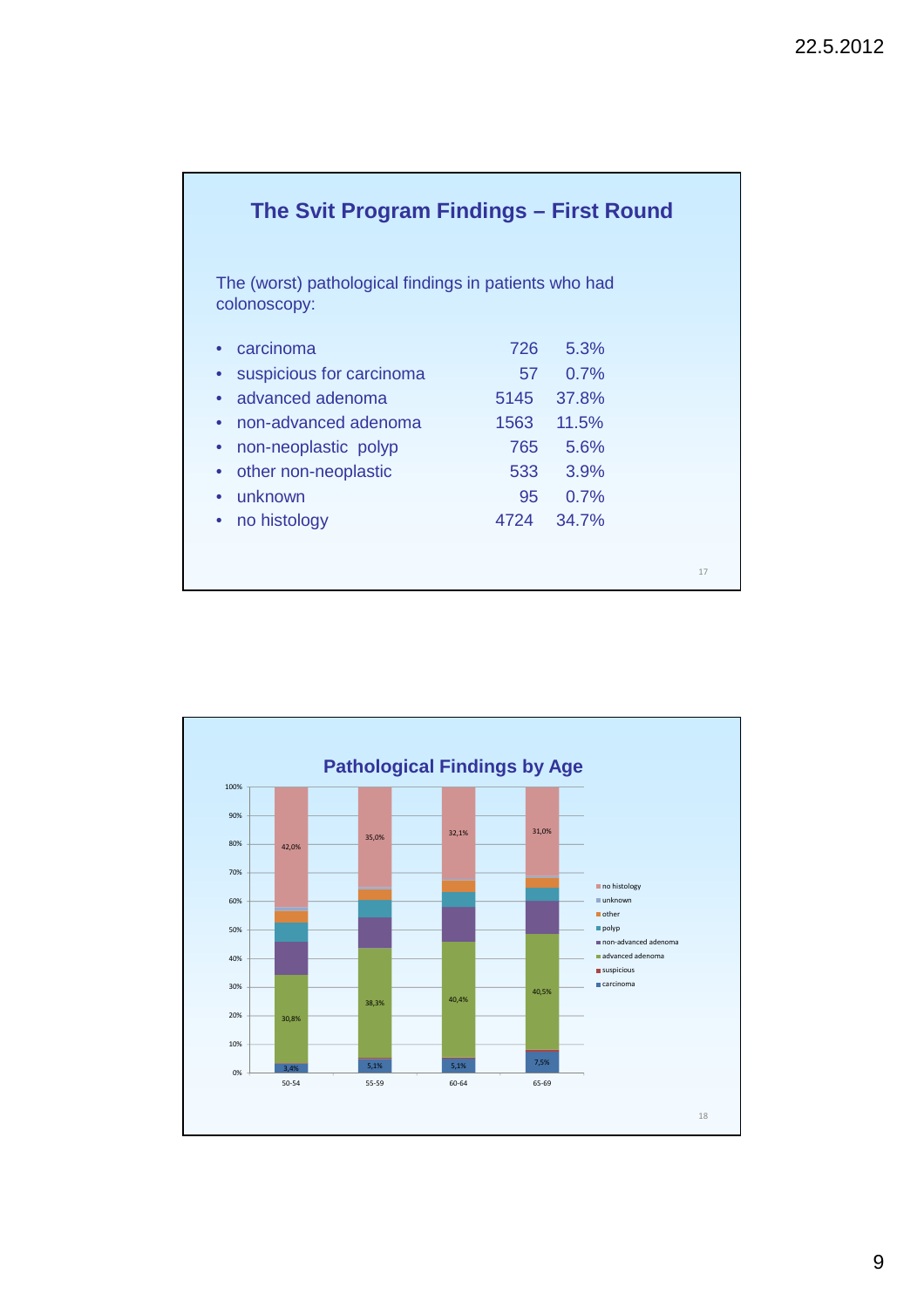